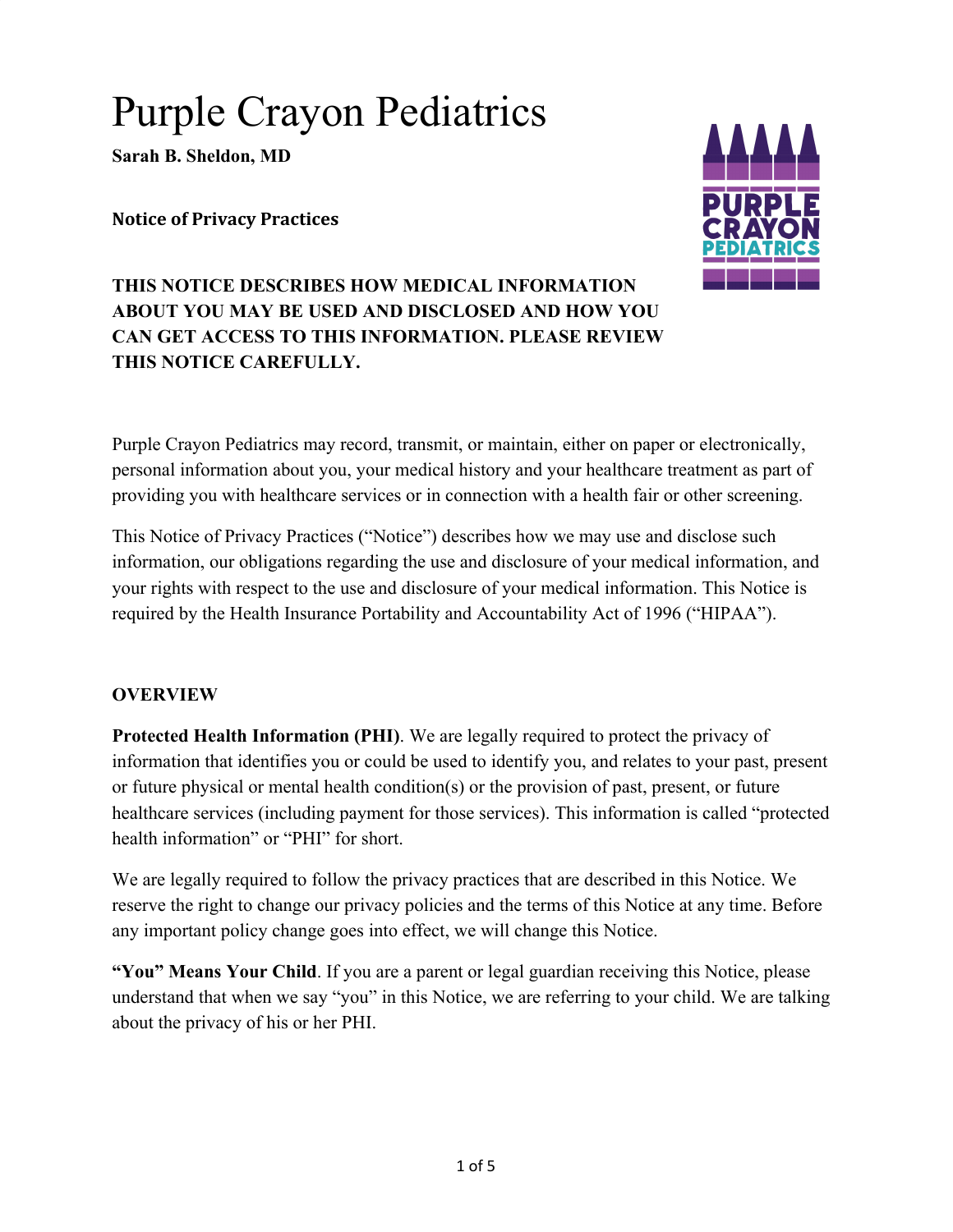**Availability of this Notice**. We will post a copy of this Notice in all our registration areas for public viewing and on our website at spypondpediatrics.com. You may also request a copy of this Notice at any time by contacting Purple Crayon Pediatrics at (781) 867-9220

#### **USE AND DISCLOSURE OF YOUR PHI BY PURPLE CRAYON PEDIATRICS**

Purple Crayon Pediatrics may use or disclose your PHI to carry out its responsibilities as a healthcare provider. Purple Crayon Pediatrics may use or disclose your PHI without your written authorization for the following reasons:

**Massachusetts Immunization Information System**: Massachusetts law (M.G.L. c. 111, Section 24M) requires providers to report immunization information to a computerized immunization registry known as the Massachusetts Immunization Information System (MIIS). The MIIS stores immunization records for you and your healthcare provider and can help prevent outbreaks of disease like measles and the flu. All information in the MIIS is kept secure and confidential. The MIIS allows information to be shared with health care providers, school nurses, local boards of health, and state agencies concerned with immunization. You have the right to object to the sharing of your immunization information across providers in the MIIS. For more information, please ask your healthcare provider, visit the MIIS website at www.mass.gov/dph/miis or contact the Massachusetts Immunization Program directly at 617-983-6800 or 888-658-2850.

**Treatment.** Purple Crayon Pediatrics may disclose PHI to physicians, nurses, technicians, hospitals, medical students or other personnel who are involved with the administration of your care at Purple Crayon Pediatrics or other locations.

**Payment.** We may use and disclose PHI so that payment for the treatment and services you receive at Purple Crayon Pediatrics or from other entities, such as an ambulance company, may be billed to and collected from you, or an insurance company or third party. We may also need to disclose this information to insurance companies to establish insurance eligibility benefits for you.

**Healthcare Operations.** "Healthcare operations" at Purple Crayon Pediatrics include activities related to improving quality of care, staff training, medical education, and business management.

**Appointment Reminders, Information about Healthcare Related Benefits and Treatment Alternatives.** We may use and disclose medical information to contact you as a reminder that you have an appointment for a treatment or medical care at Purple Crayon Pediatrics or to inform you of treatment alternatives or other healthcare services or benefits that we offer.

**Research.** All research studies conducted at Purple Crayon Pediatrics must be approved through a special review process to protect patient safety, welfare and confidentiality. Your medical information may be important to further research efforts and the development of new knowledge.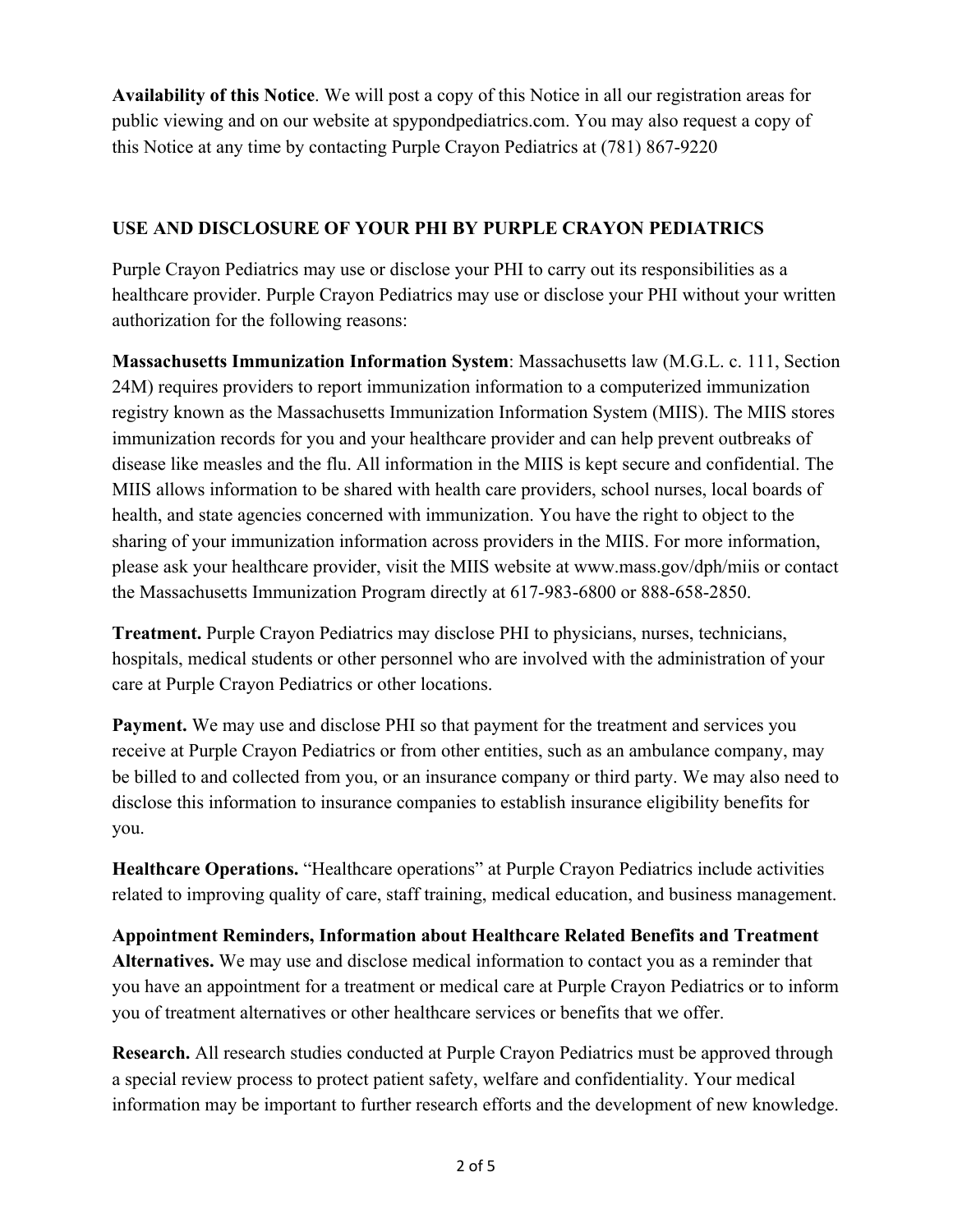Subject to the confidentiality provisions of state and federal law, we may use and disclose your PHI for qualified research purposes. On occasion, researchers may contact Purple Crayon Pediatrics patients about participating in research studies. Enrollment in those studies can only occur after you have been informed about the study, had an opportunity to ask questions, and indicated your willingness to participate by signing a consent form.

**As Required By Law.** We will disclose PHI when required to do so by federal or state law, including in response to a court or administrative order, subpoena, discovery request, warrant, summons or other lawful process. Purple Crayon Pediatrics may also disclose PHI to law enforcement personnel or similar persons to avoid a serious threat to the health or safety of a person or the public.

**Without Written Authorization**. In addition, Purple Crayon Pediatrics may use your PHI without your written authorization under the following circumstances:

- Emergency situations when your authorization cannot be reasonably obtained, including for disaster relief purposes;
- To business associates (outside vendors or consultants that perform services on behalf of Purple Crayon Pediatrics and are contractually required to appropriately safeguard your information);
- To other healthcare facilities where Purple Crayon Pediatrics physicians and healthcare professionals have privileges or to physicians from other healthcare facilities who see patients at Purple Crayon Pediatrics;
- With your agreement, to a family member, relative, close personal friend, or any other person you identify;
- To facilitate organ or tissue donation if you are an organ donor;
- In connection with workers' compensation claims;
- To report abuse, neglect, or domestic violence as required by state of federal law;
- For public health and health oversight activities, such as preventing or controlling disease or investigations; or
- To coroners, medical examiners, or funeral directors as necessary to carry out their duties.

**Written Authorization**. Certain actions, such as most uses of disclosures of psychotherapy notes, the use and disclosure of PHI for marketing purposes, and disclosures that constitute a sale of PHI, will be made only with your written permission (authorization). Other uses or disclosures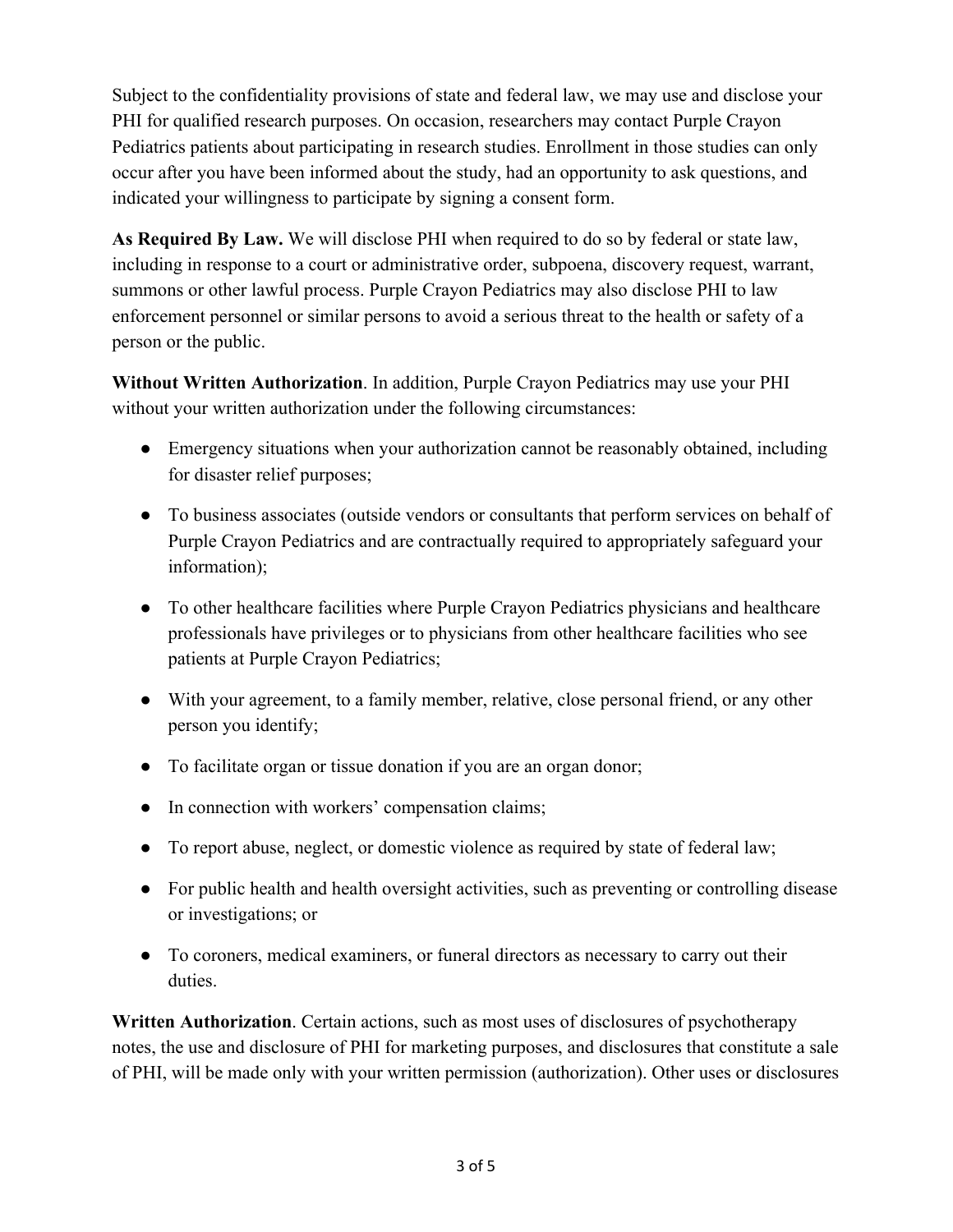of PHI that are not covered by this Notice or applicable laws also will be made only with your written permission.

**Special Protections.** Massachusetts provides special privacy protections for particularly sensitive conditions or illnesses such as HIV/AIDS, mental health, and substance abuse. Purple Crayon Pediatrics will disclose such information only in a manner that is consistent with these laws.

**Revoke Your Permission**. You may revoke your permission at any time by writing to Purple Crayon Pediatrics at the address below. Once you revoke your permission, we will stop using or disclosing such information for the reasons covered by your written authorization. However, we cannot take back any disclosures made with your permission. We will retain our records of the care provided to you as required by law.

# **YOUR RIGHTS REGARDING YOUR PHI**

Although your medical information is the property of Purple Crayon Pediatrics, you have certain rights regarding your PHI, including the right to:

**Inspect and Copy.** With certain exceptions, you have the right to inspect or receive a copy of your medical information or both. We may charge a fee for these services. We may deny your request in certain limited circumstances. If you are denied access to your medical information, you may request that the denial be reviewed. Another licensed healthcare professional chosen by Purple Crayon Pediatrics will review your request and our denial.

**Request an Amendment.** If you feel that medical information we have about you is incorrect or incomplete, you may ask us to amend information that is kept by or for Purple Crayon Pediatrics. We may deny your request if you ask us to amend information that (a) was not created by Purple Crayon Pediatrics; (b) is not part of the medical information kept by or for Purple Crayon Pediatrics; (c) is not medical information you are permitted to inspect or copy; or (d) is accurate and complete in the record.

**Request an Accounting of Disclosures.** You may request a list of the disclosures we have made of PHI that were for purposes other than treatment, payment, healthcare operations and certain other purposes, or disclosures made with your written authorization within the last six (6) years. You may be charged a fee in connection with this request.

**Restrict or Limit Use or Disclosure.** You may ask us to restrict or limit the use or disclosure of your PHI, including the disclosure of information to someone who is involved in your care or the payment for your care, like a family member or friend. Your request must state: (1) what information you want to limit; (2) whether you want to limit Purple Crayon Pediatrics' use, disclosure or both; and (3) to whom the limits apply, for example, disclosures to your spouse.